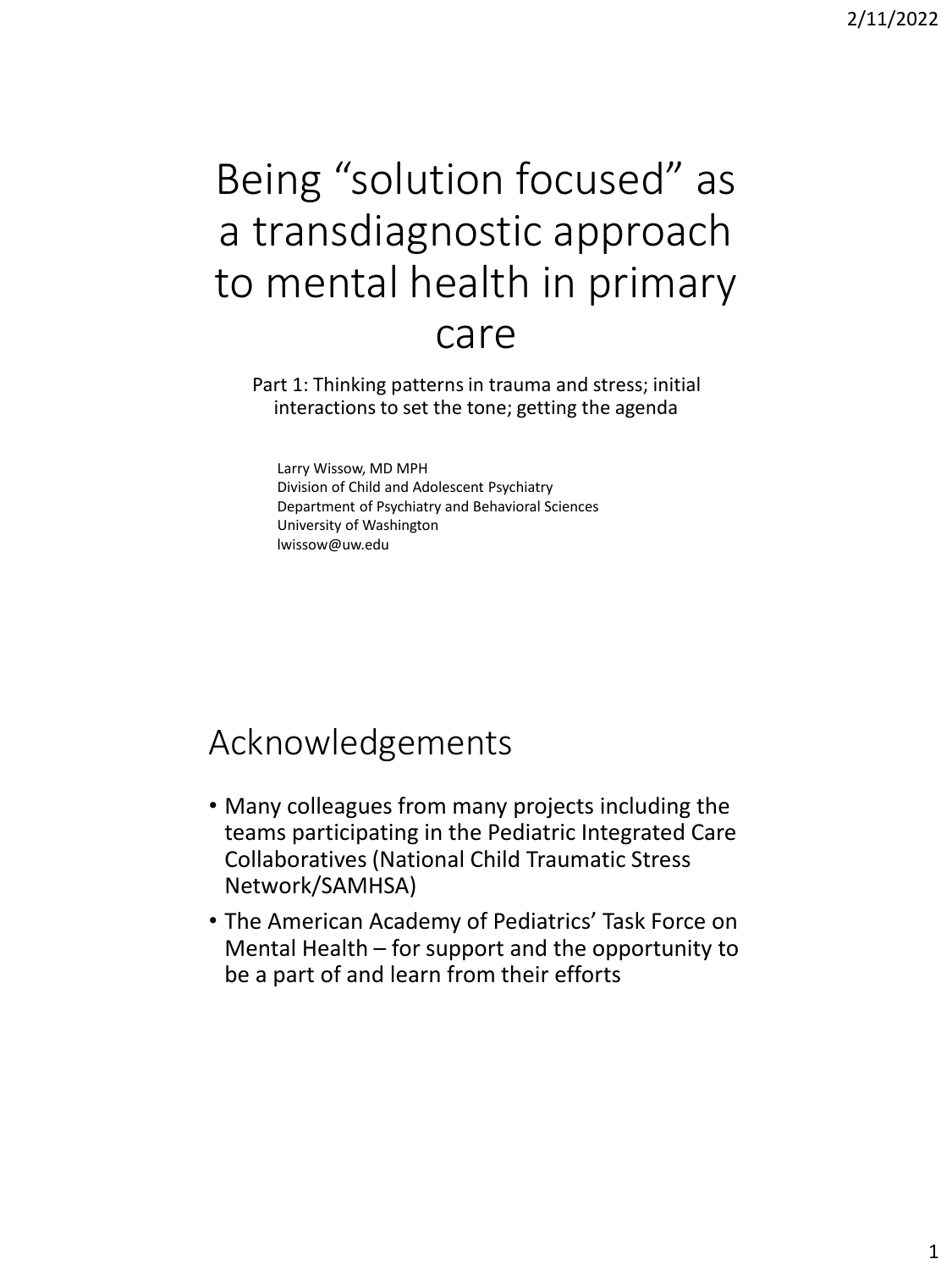#### Disclosures

- No conflicts of interest
- No off-label prescribing suggestions
- NIMH, SAMHSA (National Child Traumatic Stress Network), US Indian Health Service (though we • Funding for portions and past versions from the US alone are responsible for content)

#### What we will cover

Session 1

- What's a "transdiagnostic" intervention?
- • Thought processes while stressed (or sad or anxious)
- Setting the tone
- Getting the agenda

Session 2

- Framing actionable problems
- Taking a solution-focused approach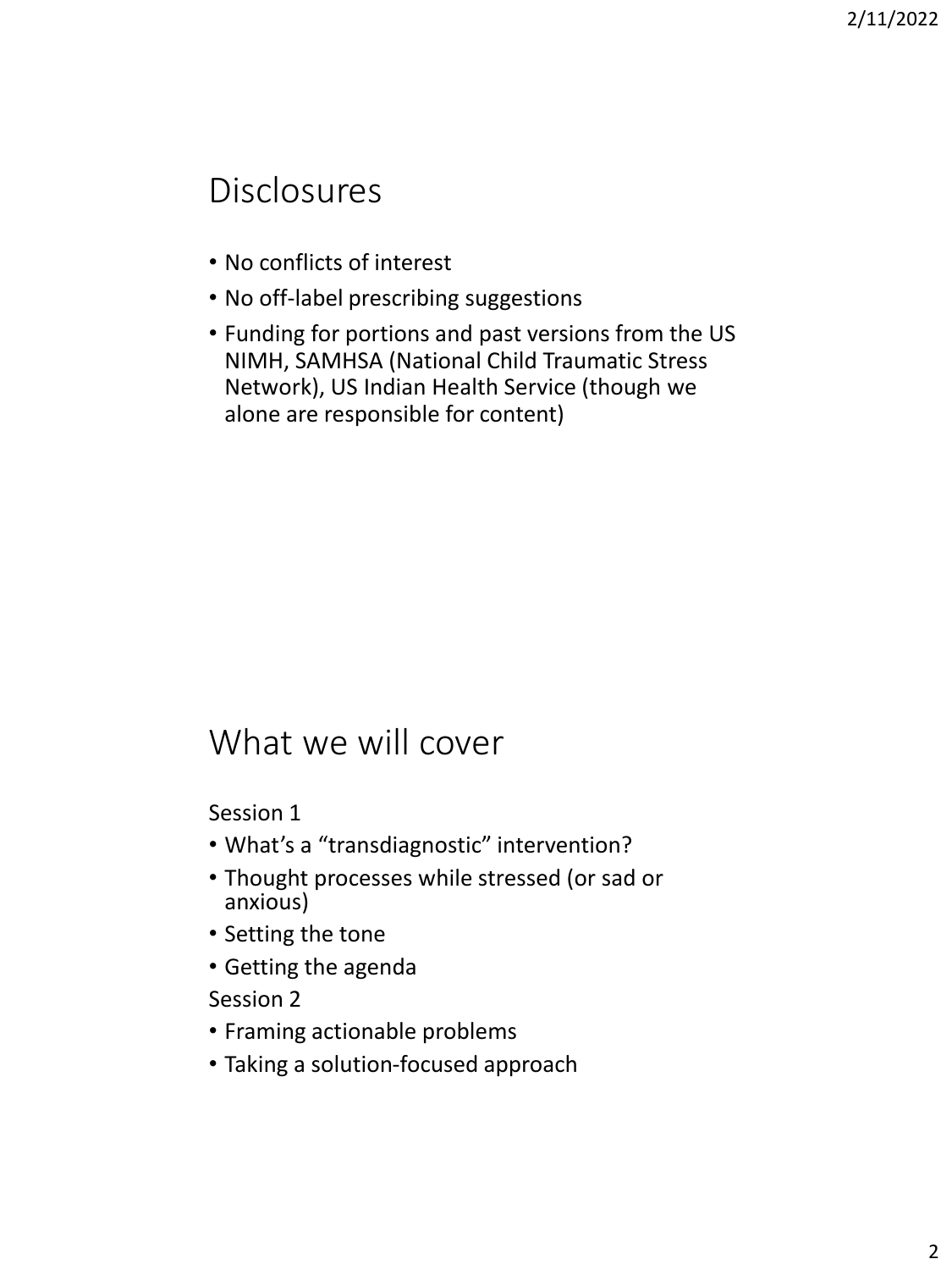# Being "transdiagnostic"

- We always try to match a treatment to a condition
- • Sometimes treatments work for a variety of conditions
	- Think antibiotics (but without the worry about developing resistance)
- In mental health we take advantage of:
	- The co-occurrence of emotional and behavioral conditions
	- The "common elements" across therapies for >1 condition
- • We often treat "presumptively"
	- That is, assuming that there could be a range of underlying conditions
	- If it doesn't work we can always do more diagnostic work

#### Changes in thinking with stress

- • There are a set of "circuits" in the brain that respond to perceived threats (mood-dependent)
- • These circuits have to function together to strike the right balance of attention to threats and safety and to punishment and reward
- The circuits normally develop in such a way that they generally are balanced
- Stress can interfere with how these circuits work individually and together

 Sheynin J. Circuit dysregulation and circuit-based treatments in post-traumatic stress disorder. Neuroscience Letter 2017;649:133-138.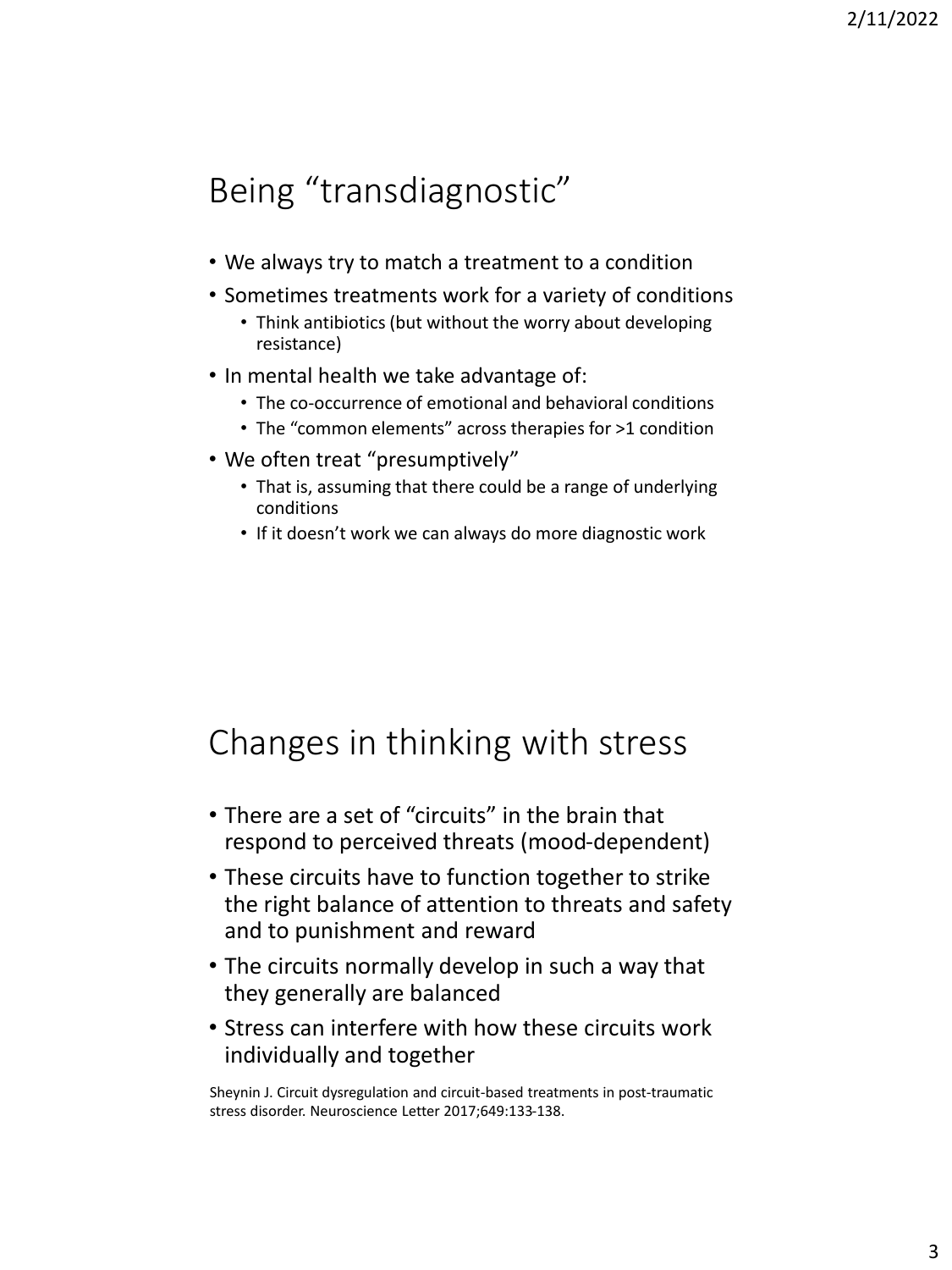# 1. Fear learning/processing

- something represents threat or anger • Use less information before making judgement that
- Respond more strongly to negative compared to positive cues
- • Latch on to negative cues faster and take longer to drop attention to them
- • Forget extinguished responses (revert to "old ways")

#### 2. Context processing

- Diminished recognition of context
	- Don't recognize safety
	- Perceive stress even in unlikely contexts
- • Don't recognize mis-match between internal world and external context
- that could help evaluate context • Reduced search internally for relevant information
- safe setting so hard to work on extinguishing fear • Difficulty mastering fear response when evoked in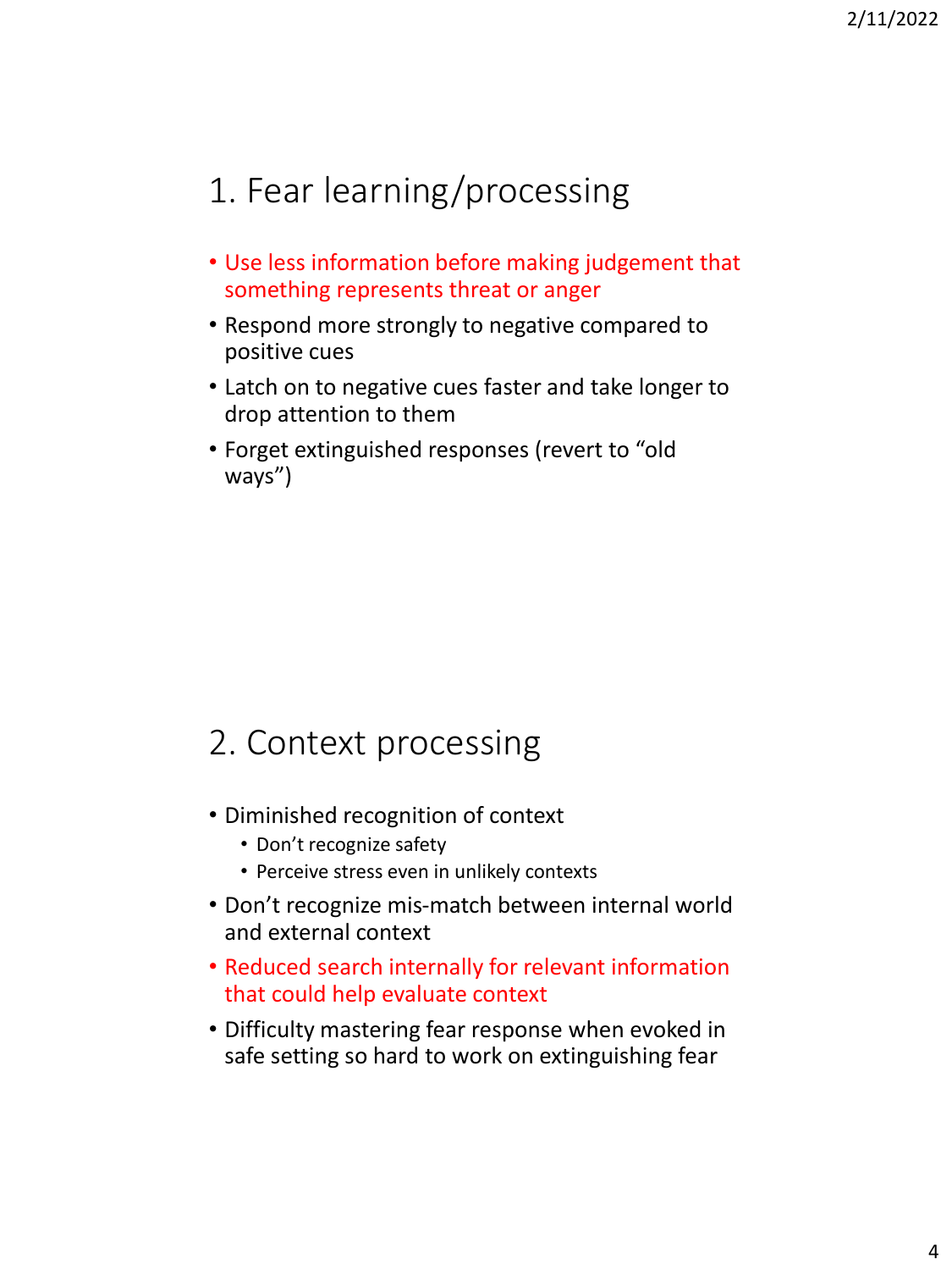### 3. Emotion regulation

- • Seems to take more mental energy to engage reappraisal
- fear response can't put on the brakes • Reduced feedback to brain circuits that are driving
- inability to shift focus away from troubling thought • Reduced flexibility – "deer in the headlights"

#### 4. Reward processing under stress

- Lack of expectation of rewards
- Acutely blunted response to rewards but not to punishments
- Adults with history of childhood trauma have reduced anticipatory pleasure to reward but no difference in anticipatory displeasure to loss
- Do worse on learning that is based on reward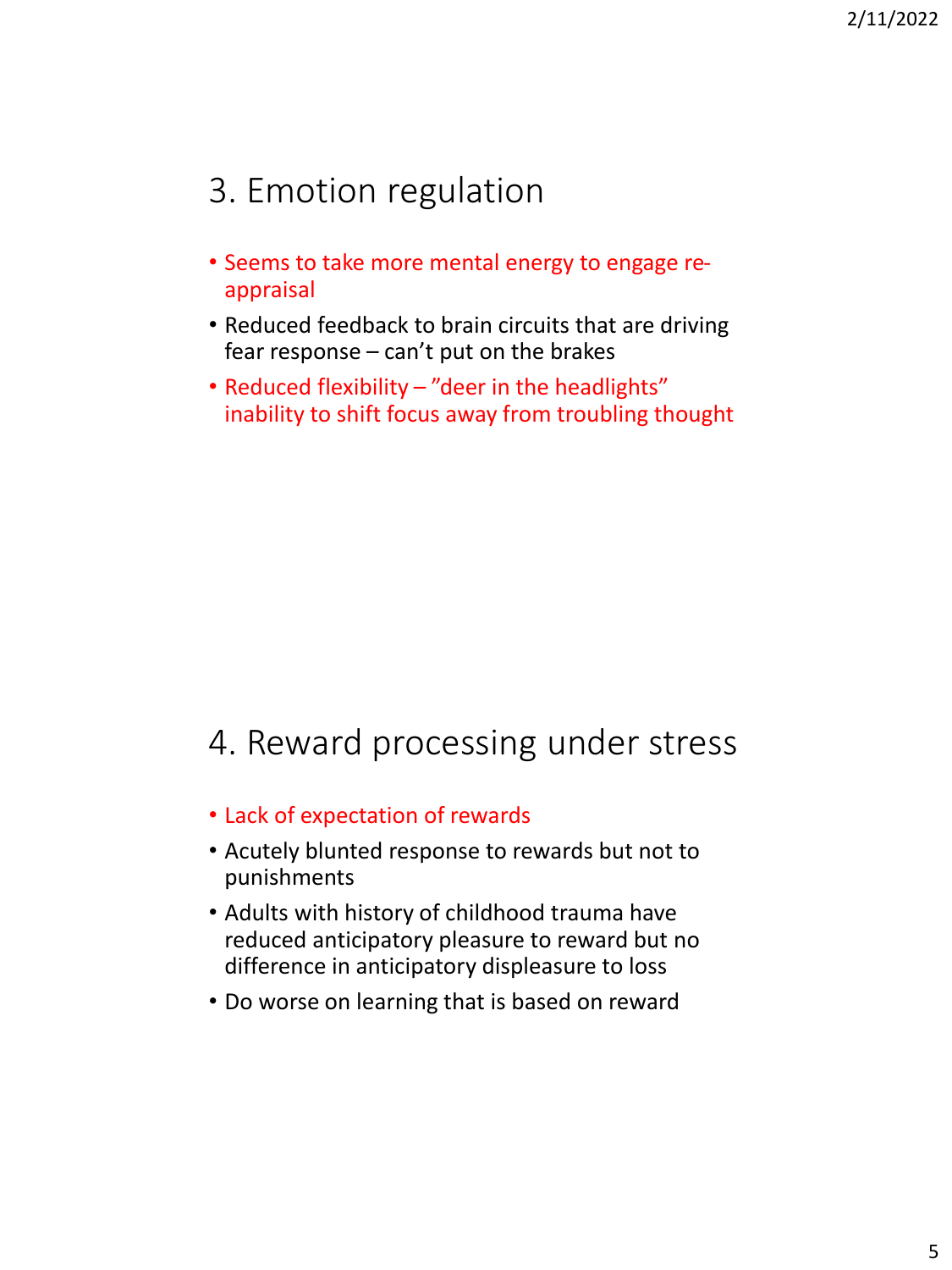#### Step 1: Appreciating context

Sources of apparent anger, irritability, vague concerns

- Depression/hopelessness
- Feeling as if one has failed despite trying hard
	- o Despite planning the ride was late, the child was difficult
- Don't understand healthcare system overall
	- o Not understanding this particular encounter and its expectations
- Prior trauma and/or negative experiences with help seeking



Is our office the wild or the zoo? Maybe both?

 "A poisonous snake has a different meaning when it is encountered in the wild (where it could signal 'danger') than when it is seen behind glass in a zoo (where it could mean 'interesting')."

Maren S. [Nat Rev Neurosci.](https://www-ncbi-nlm-nih-gov.offcampus.lib.washington.edu/pubmed/23635870) 2013 Jun;14(6):417-28.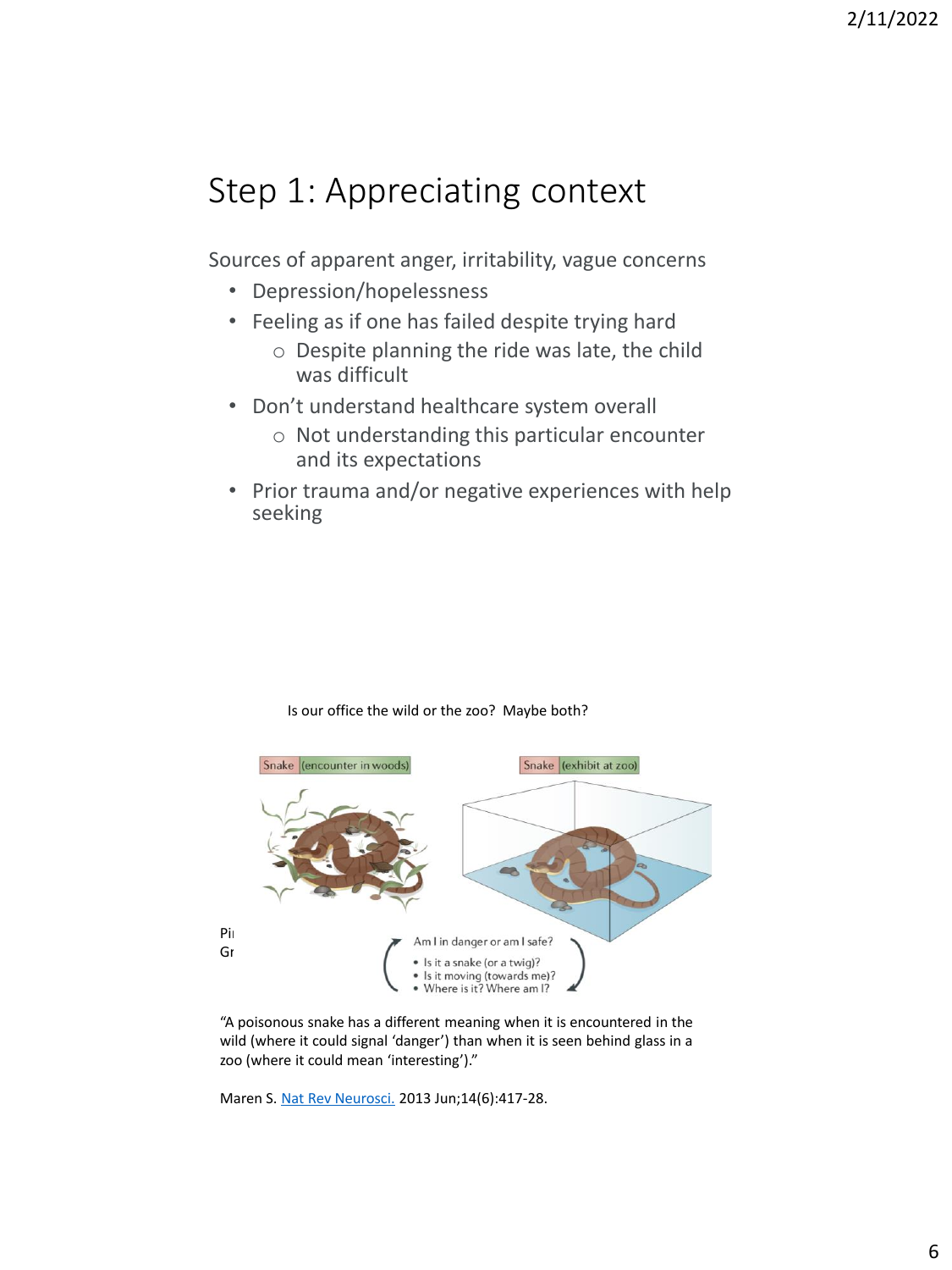# Step 2: The right greeting

- • *Families* don't know what to expect
	- What is ok to bring up during visit?
	- When they will have time to talk and with whom?
- *We* don't know what to expect
	- Can't always assume they have been here before or know what will happen
	- Shouldn't assume concerns or attitudes will be the same as past visits
	- Don't know if things have changed in their lives
	- Don't really know why they have come this time

### Greeting choices

- How do you like to do your greetings?
- Are there things you have found that put families at ease?
- • How do you let them know about your role and how it fits in with the rest of the visit?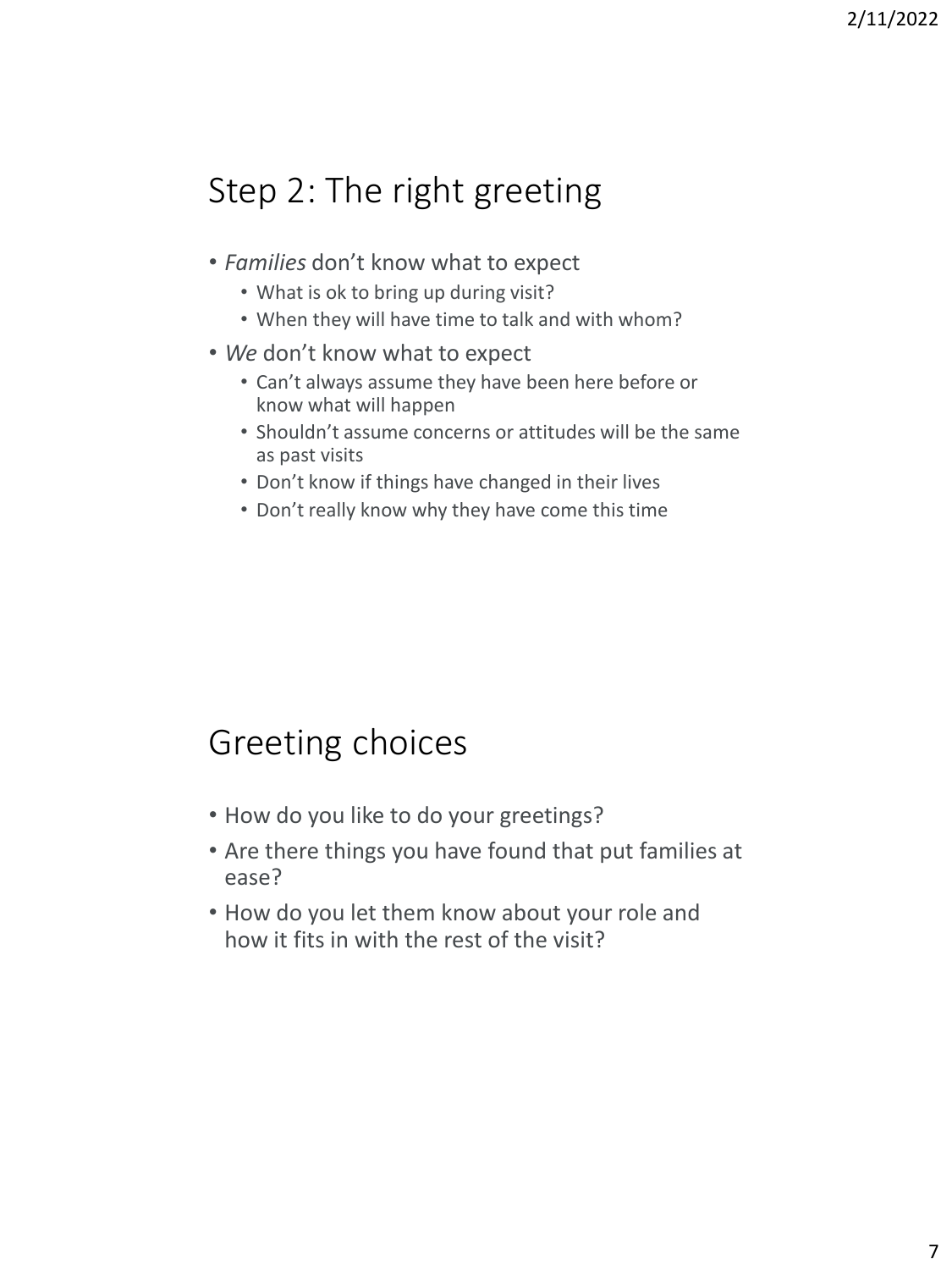# Greetings (2)

- Greet each person individually
- Use name or ask for it
- Offer a handshake or other appropriate body language
- Tone is friendly but "mid-range"
- • Challenges in the "COVID era" when you can't show your face

# Greetings (3)

- Who are you and what will you be doing?
- What will happen next and where?
- What will the medical visit be like?
- What happens after the visit?
- • Does *everyone* (not just new people) need a reminder of routines?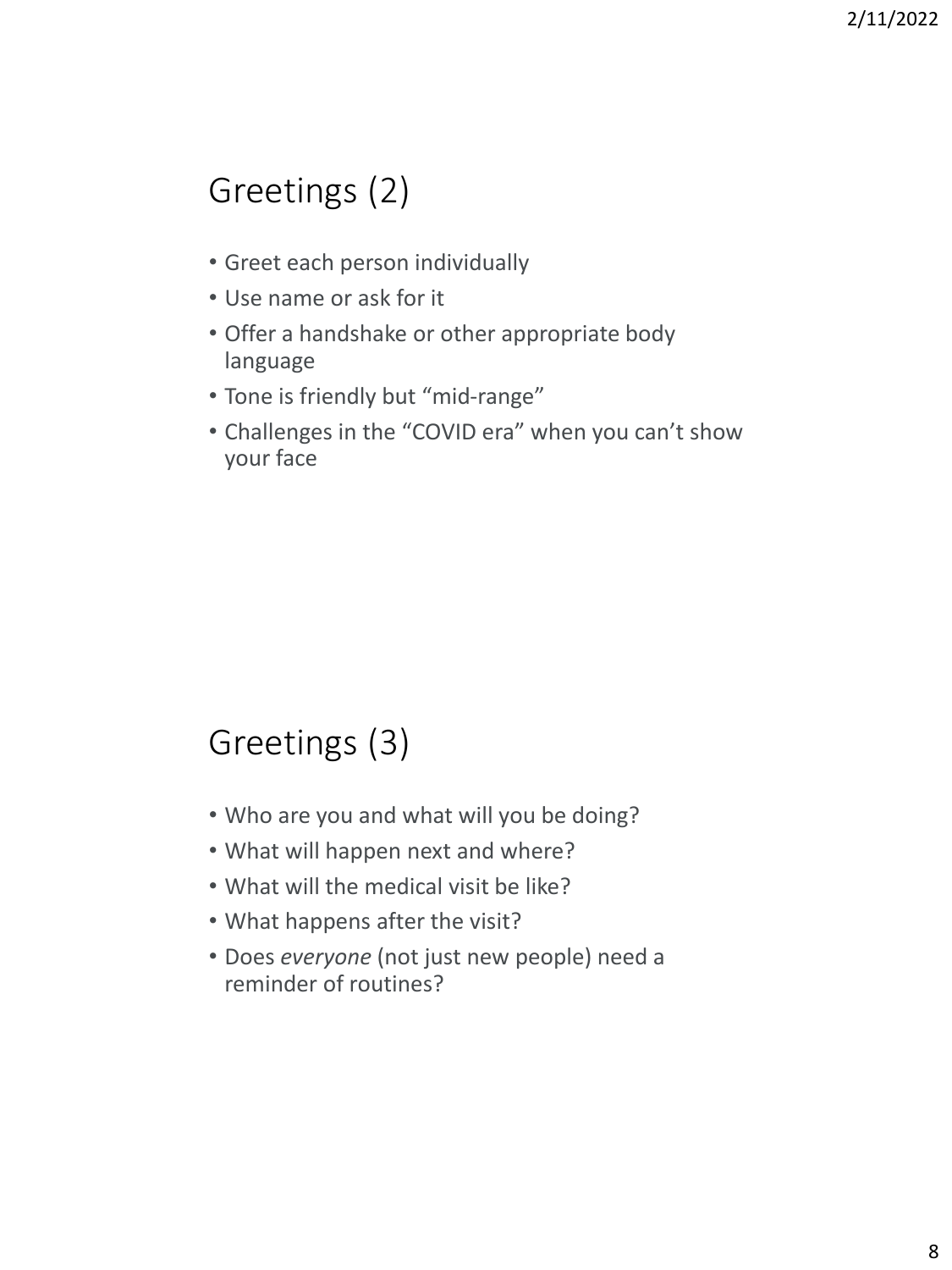# Identifying concerns

- • Don't presume that chief complaint is the sole reason for the visit
- Acknowledge it and add an open-ended question
- Be silent for a second to see what else is said
- • Check with everyone to see if there is "anything else?"
- Follow-up on hints

### What are some common hints ?

- Change in tone of voice
- Euphemisms
- "Aches and pains"
- Non-verbal cues body language, eye contact, patient acting nervous
- Other hints you've seen?